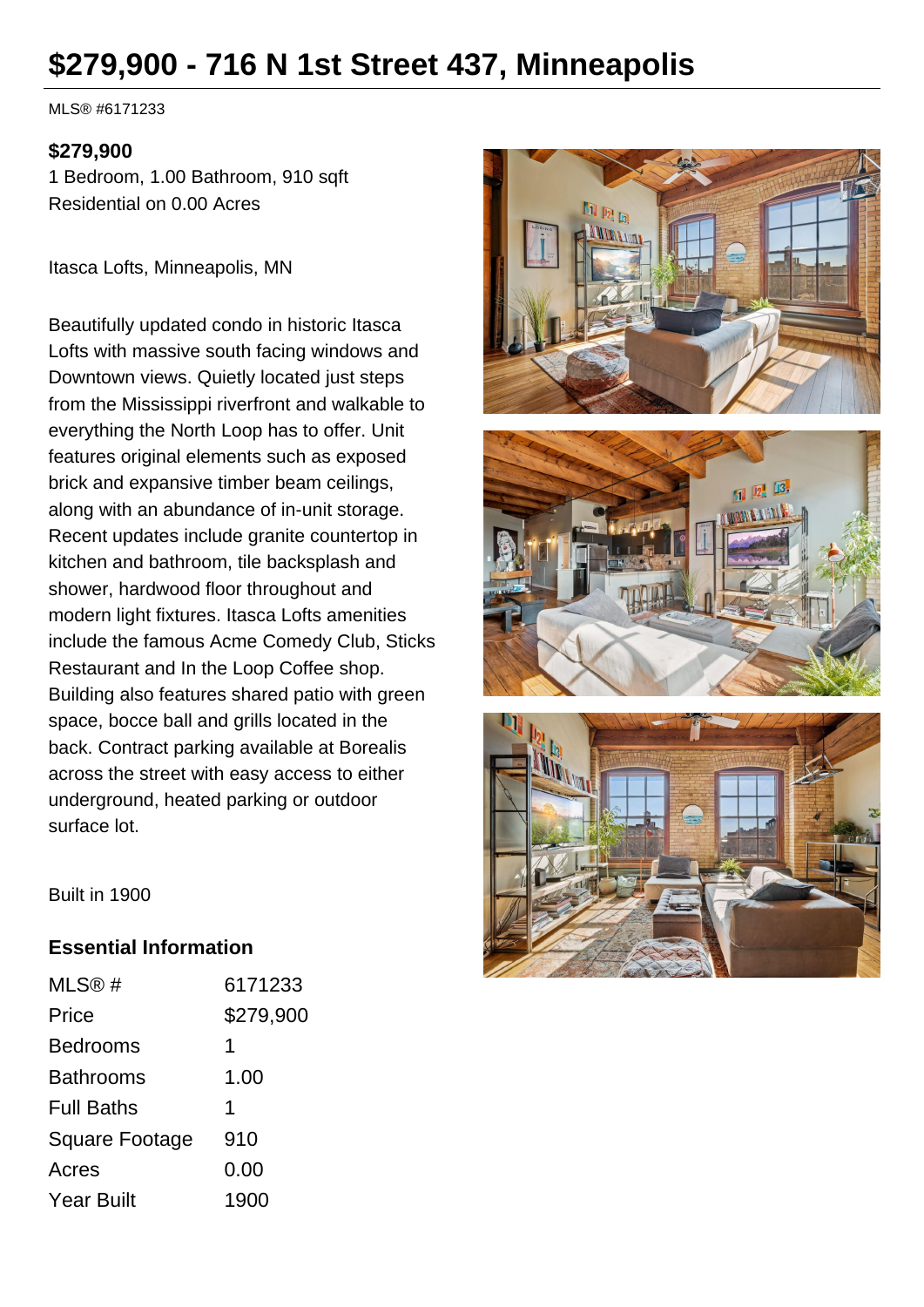| <b>Type</b>   | Residential      |
|---------------|------------------|
| Sub-Type      | <b>High Rise</b> |
| Style         | <b>High Rise</b> |
| <b>Status</b> | Pending          |

## **Community Information**

| Address      | 716 N 1st Street 437 |
|--------------|----------------------|
| Area         | North Loop           |
| Subdivision  | Itasca Lofts         |
| City         | <b>Minneapolis</b>   |
| County       | Hennepin             |
| <b>State</b> | MN                   |
| Zip Code     | 55401                |

#### **Amenities**

| Garages | <b>None</b> |
|---------|-------------|
|         |             |

#### **Interior**

| Appliances | Range, Dishwasher, Refrigerator, Washer, Dryer |
|------------|------------------------------------------------|
| Heating    | <b>Forced Air</b>                              |
| Cooling    | <b>Central Air</b>                             |

## **Exterior**

| Construction | <b>Brick/Stone</b> |
|--------------|--------------------|
|--------------|--------------------|

## **School Information**

District Minneapolis

## **Additional Information**

| Days on Market | 49                               |
|----------------|----------------------------------|
| Zoning         | <b>Residential-Single Family</b> |

## **Listing Details**

| <b>Listing Office</b> | DRG |
|-----------------------|-----|
|-----------------------|-----|

"<sup>1</sup> Broker"<br>"If Reciprocity The data relating to real estate for sale on this site comes in part from the Broker Reciprocity program of the Regional Multiple Listing Service of Minnesota, Inc. Real Estate listings held by brokerage firms other than Coldwell Banker Realty are marked with the Broker Reciprocity logo or the Broker Reciprocity house icon and detailed information about them includes the names of the listing brokers. Coldwell Banker Realty is not a Multiple Listing Service MLS, nor does it offer MLS access. This website is a service of Coldwell Banker Realty, a broker Participant of the Regional Multiple Listing Service of Minnesota, Inc.